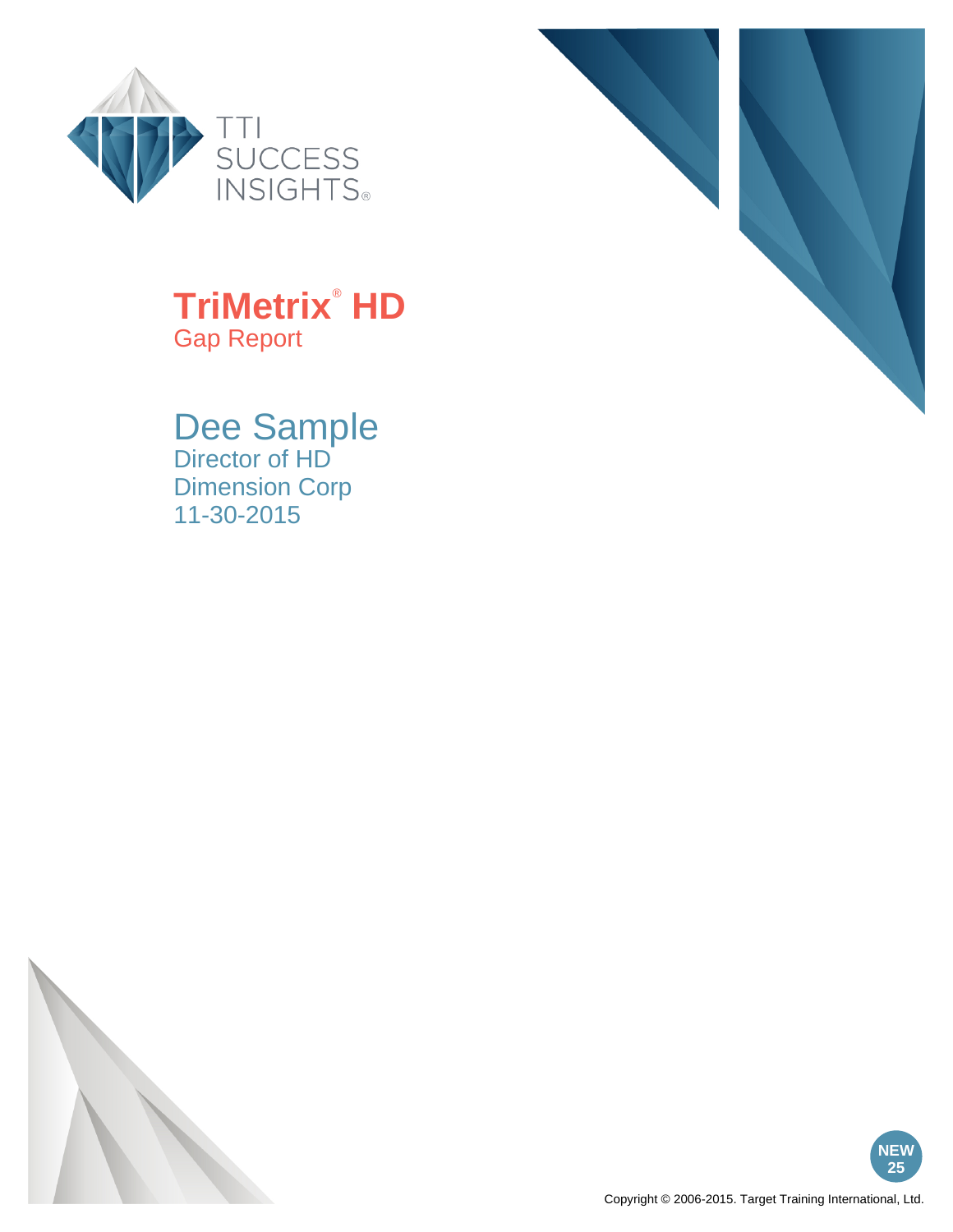

### Introduction



Long-term superior performance is directly related to job fit. Job fit, in simple terms, is having the talent that the job requires.

Most people match some, but not necessarily all, job requirements. When this happens, we have a gap. The gap is nothing more than an area for development.

This report makes it easy for both manager and subordinate to discuss and develop a plan for personalized development.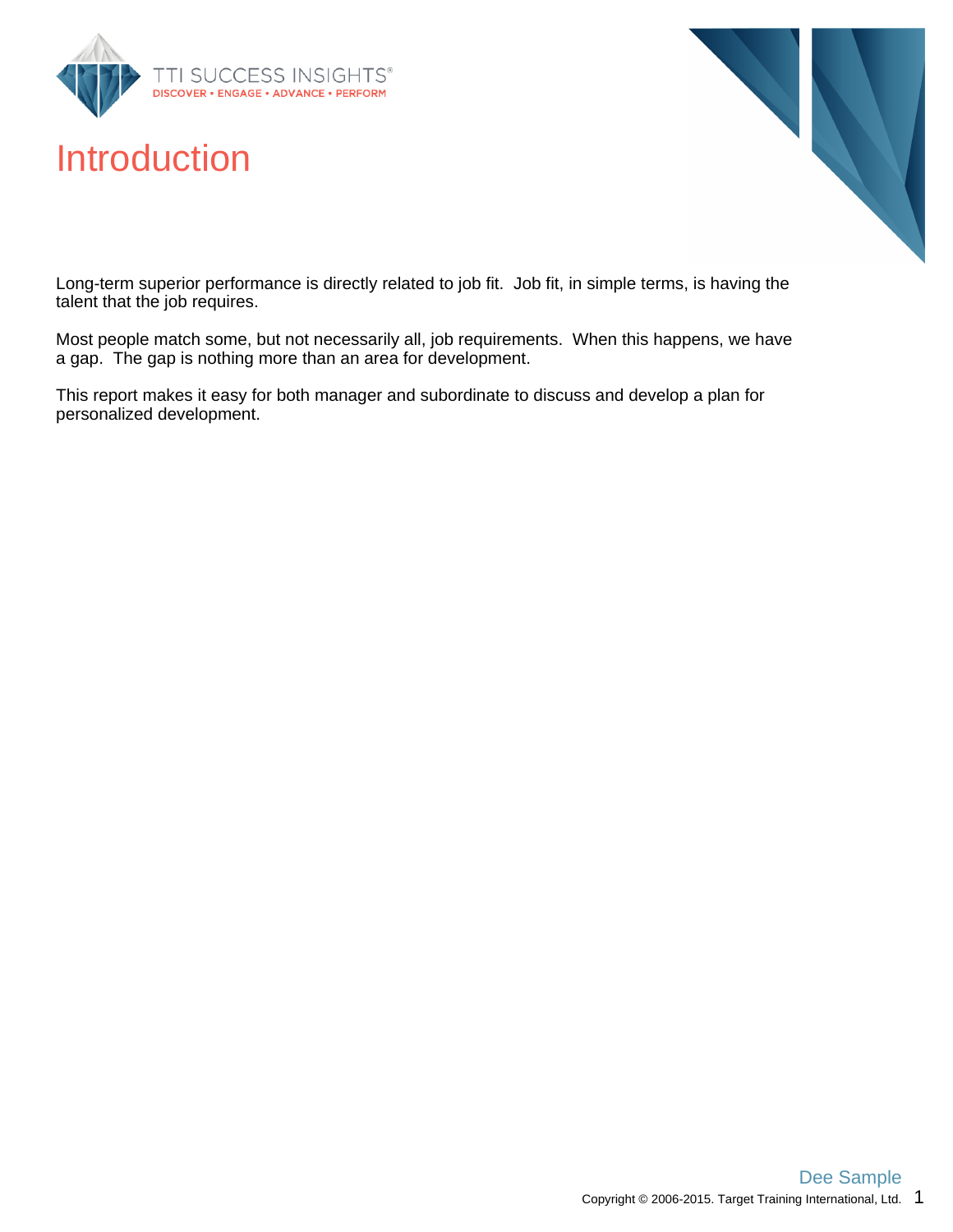



# Job Competencies Hierarchy

All jobs require certain competencies. This section of the report identifies those competencies that lead to superior performance in most jobs. The graphs below are in descending order from the highest rated competency required by the job to the lowest.

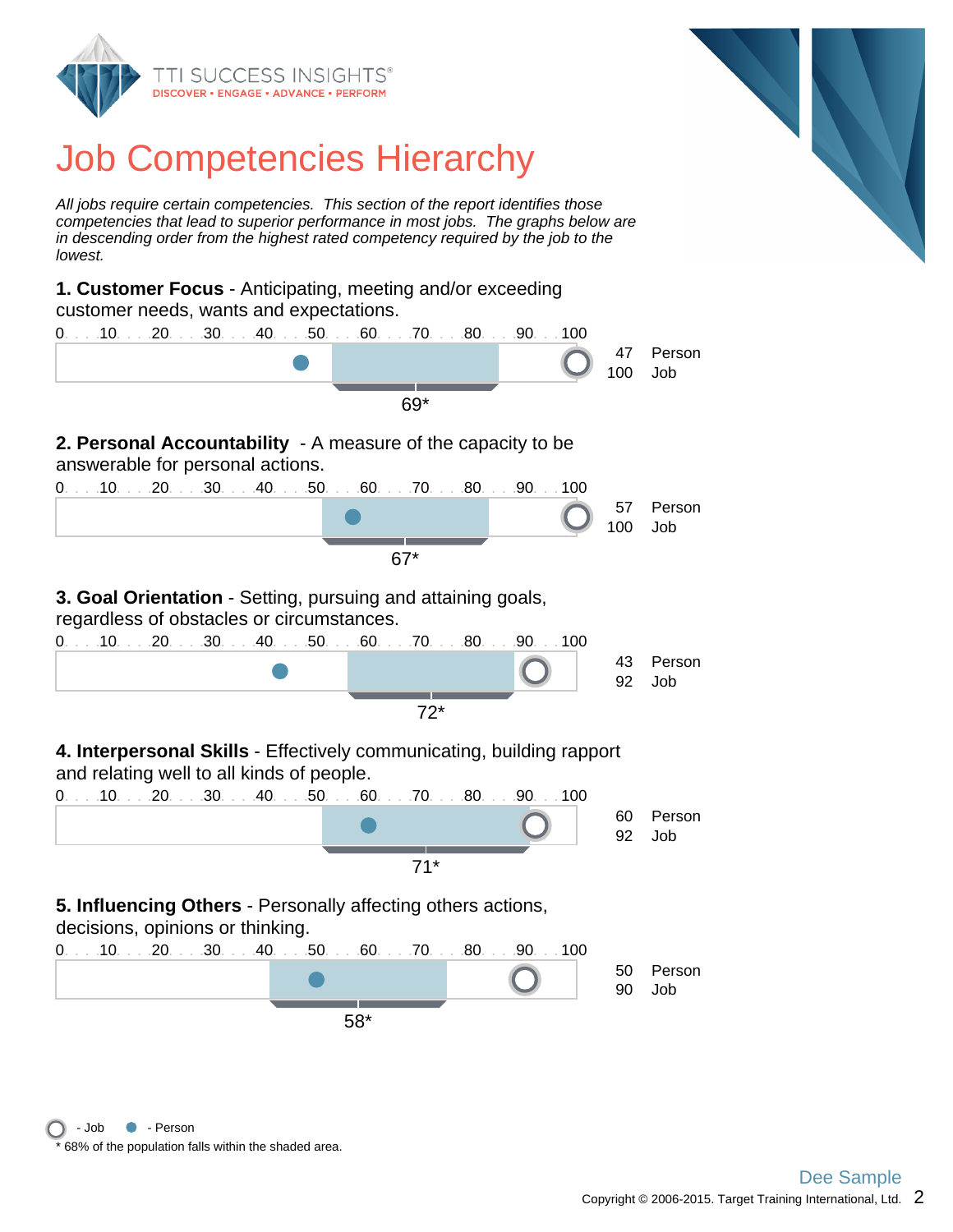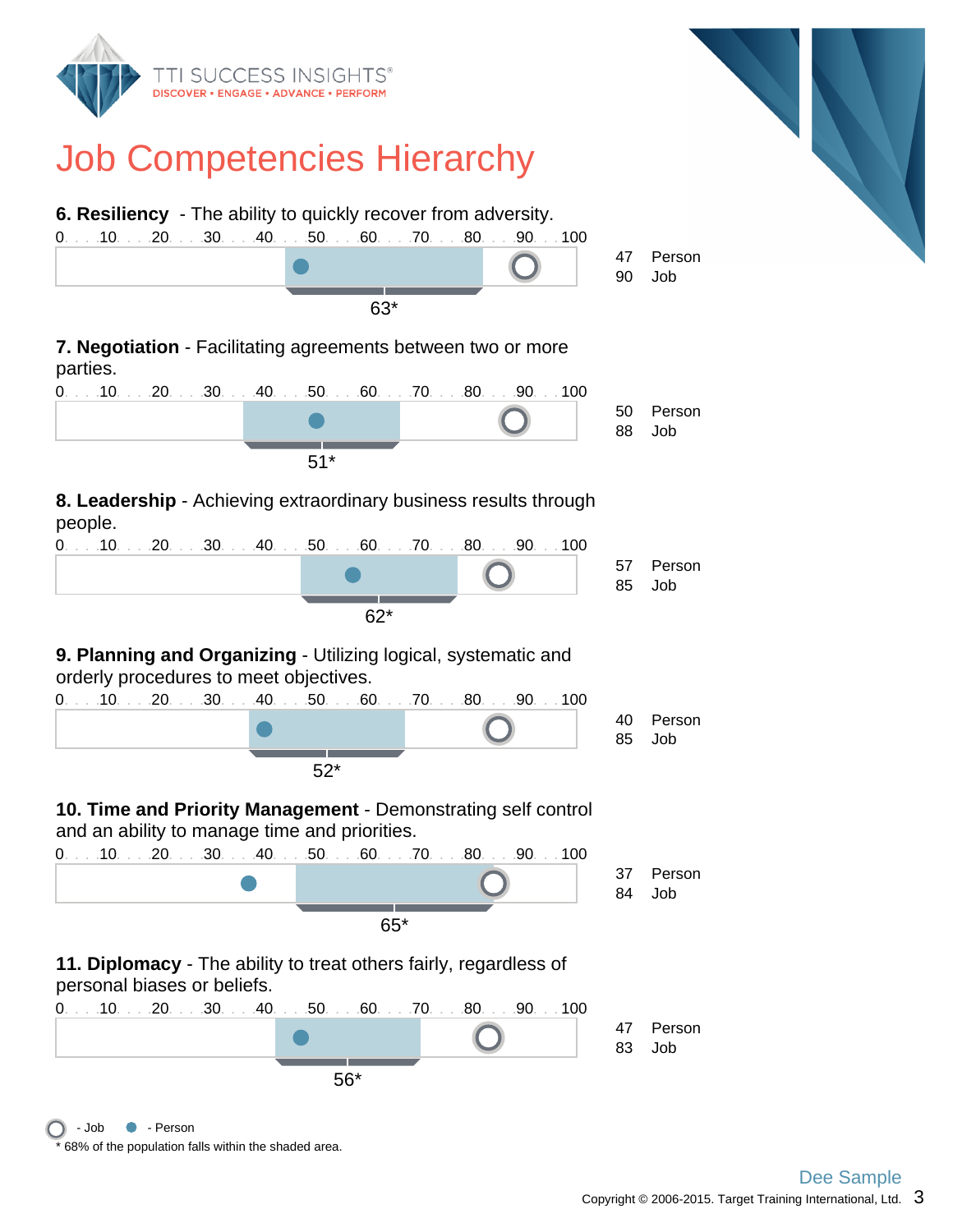

<sup>68%</sup> of the population falls within the shaded area.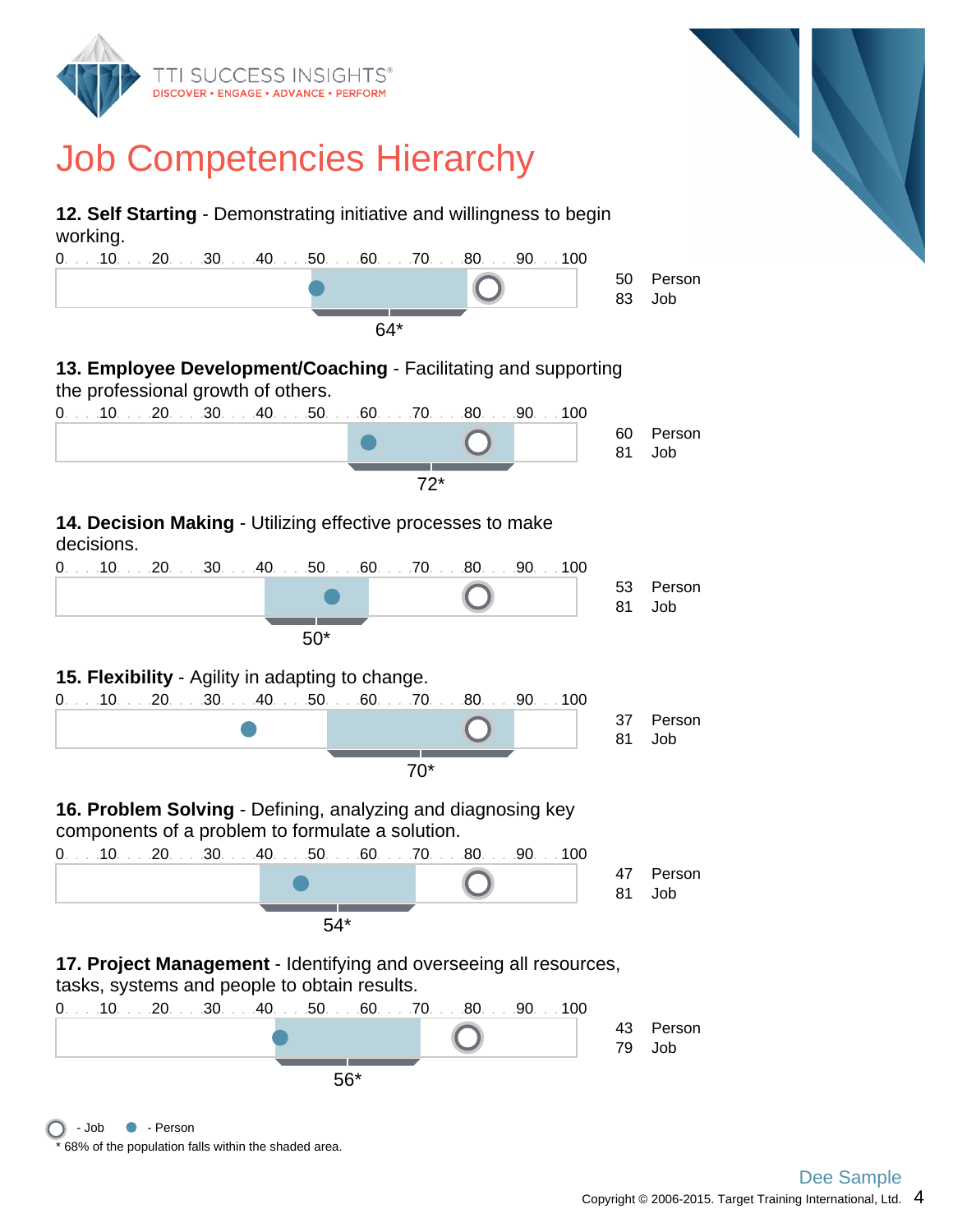

<sup>68%</sup> of the population falls within the shaded area. - Job • Person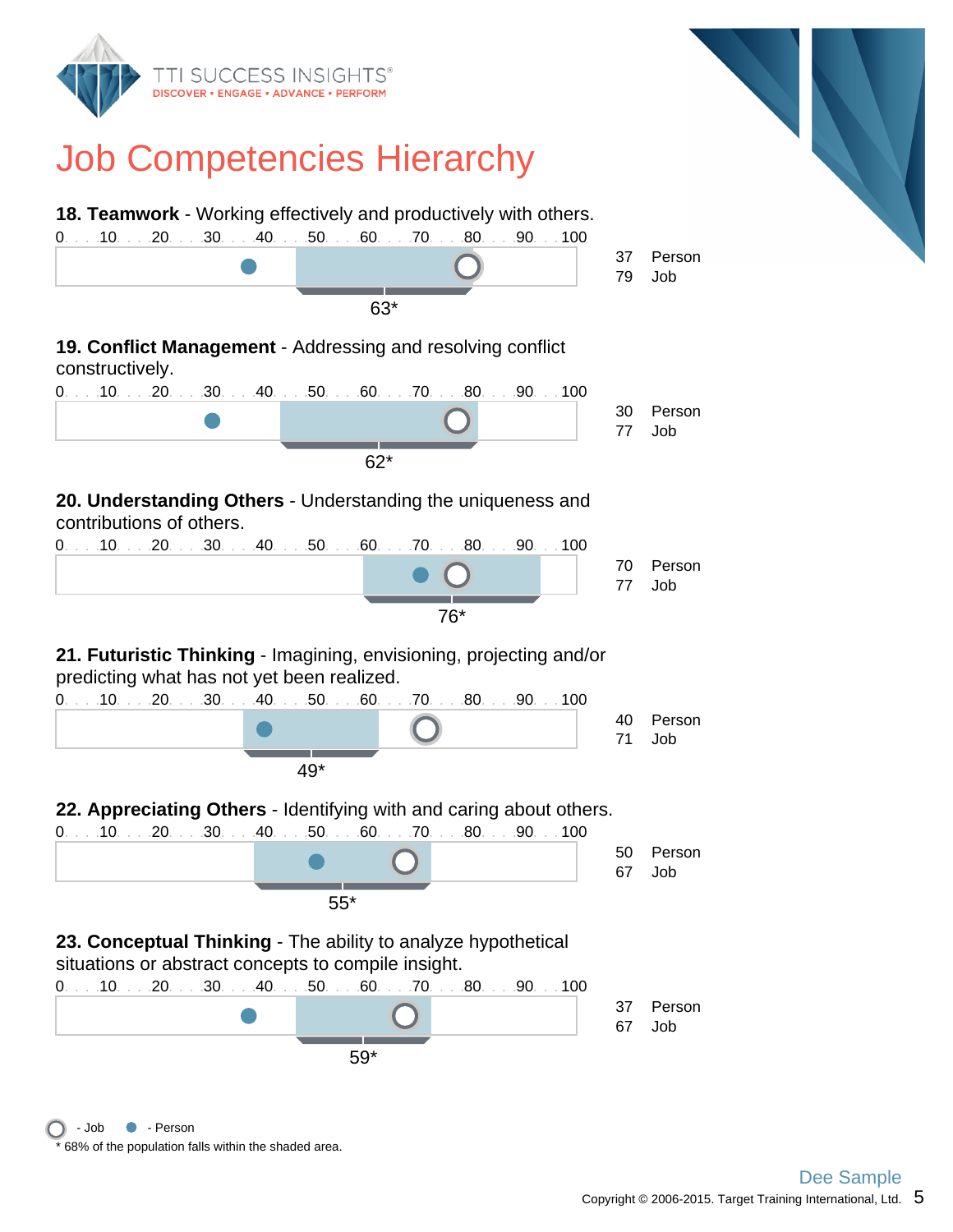

# Job Competencies Hierarchy



**25. Creativity and Innovation** - Creating new approaches, designs, processes, technologies and/or systems to achieve the desired result.

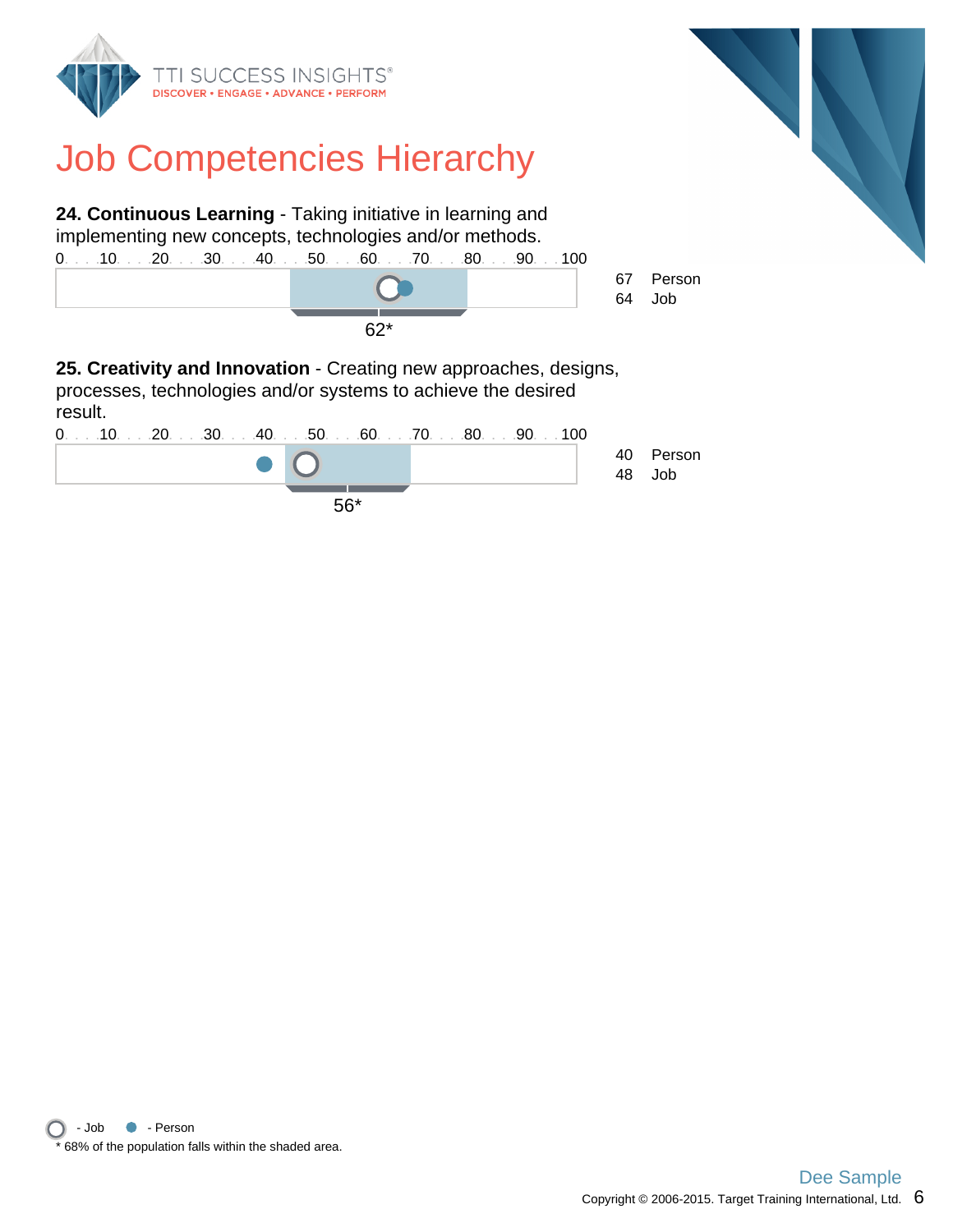



# Primary Driving Forces Cluster

These graphs are based on the hierarchy of the job benchmark's driving forces in descending order from highest provided by the job to the lowest. Gaps may point to areas in the job that do not align with the persons driving forces.

**1. Resourceful** - People who are driven by practical results, maximizing both efficiency and returns for their investments of time, talent, energy and resources.

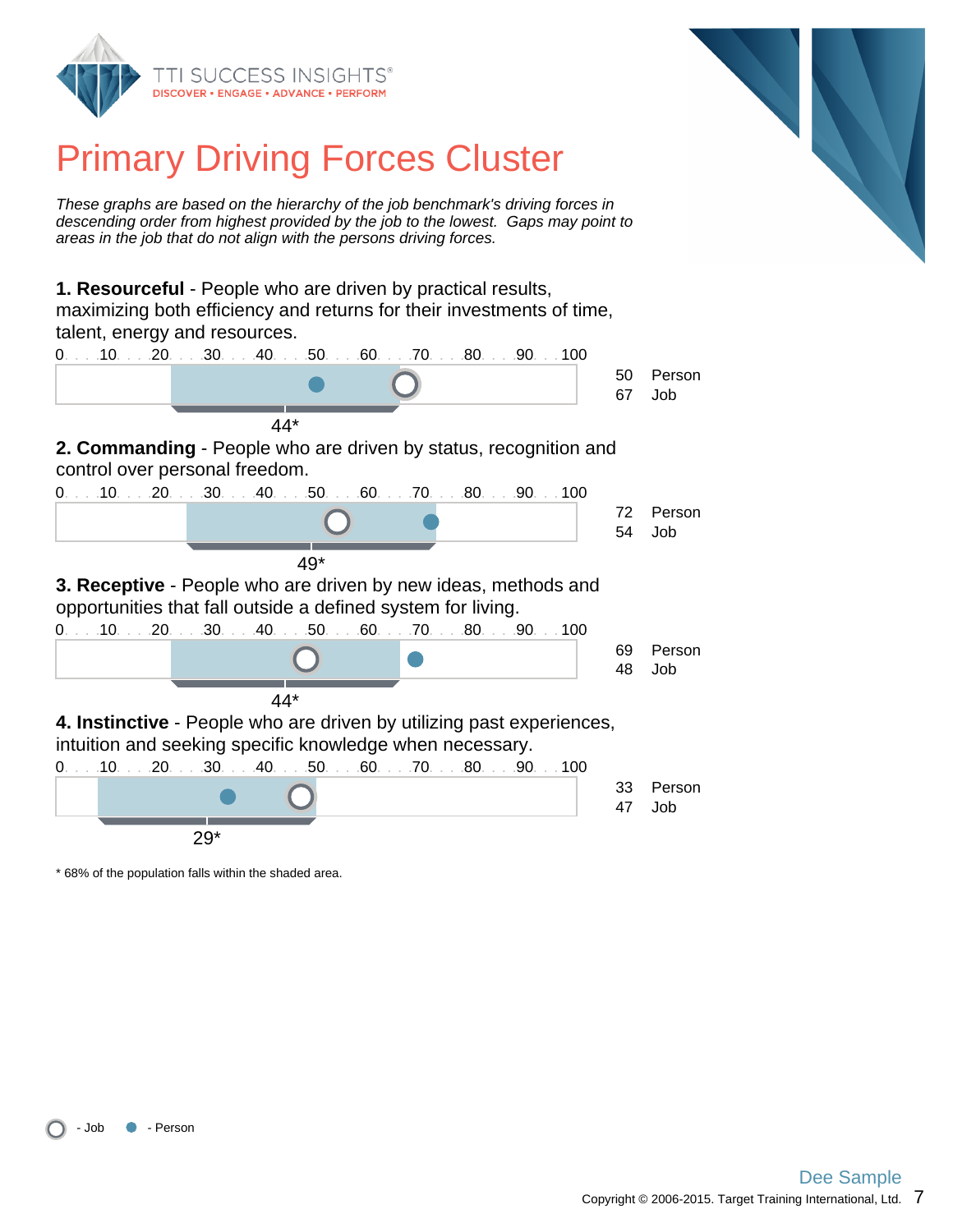



# Situational Driving Forces Cluster

These graphs are based on the hierarchy of the job benchmark's driving forces in descending order from highest provided by the job to the lowest. Gaps may point to areas in the job that do not align with the persons driving forces.

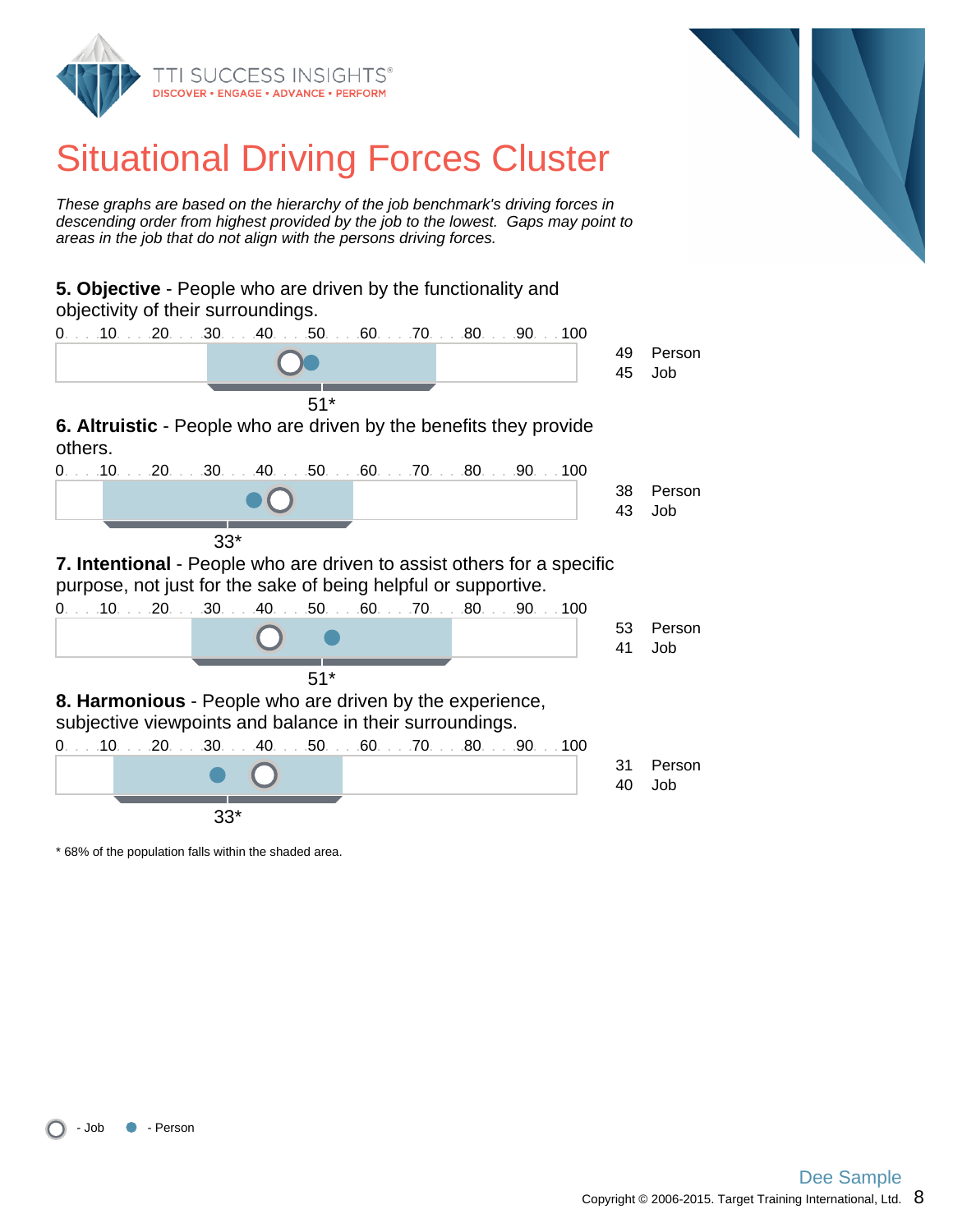



# Indifferent Driving Forces Cluster

These graphs are based on the hierarchy of the job benchmark's driving forces in descending order from highest provided by the job to the lowest. Gaps may point to areas in the job that do not align with the persons driving forces.

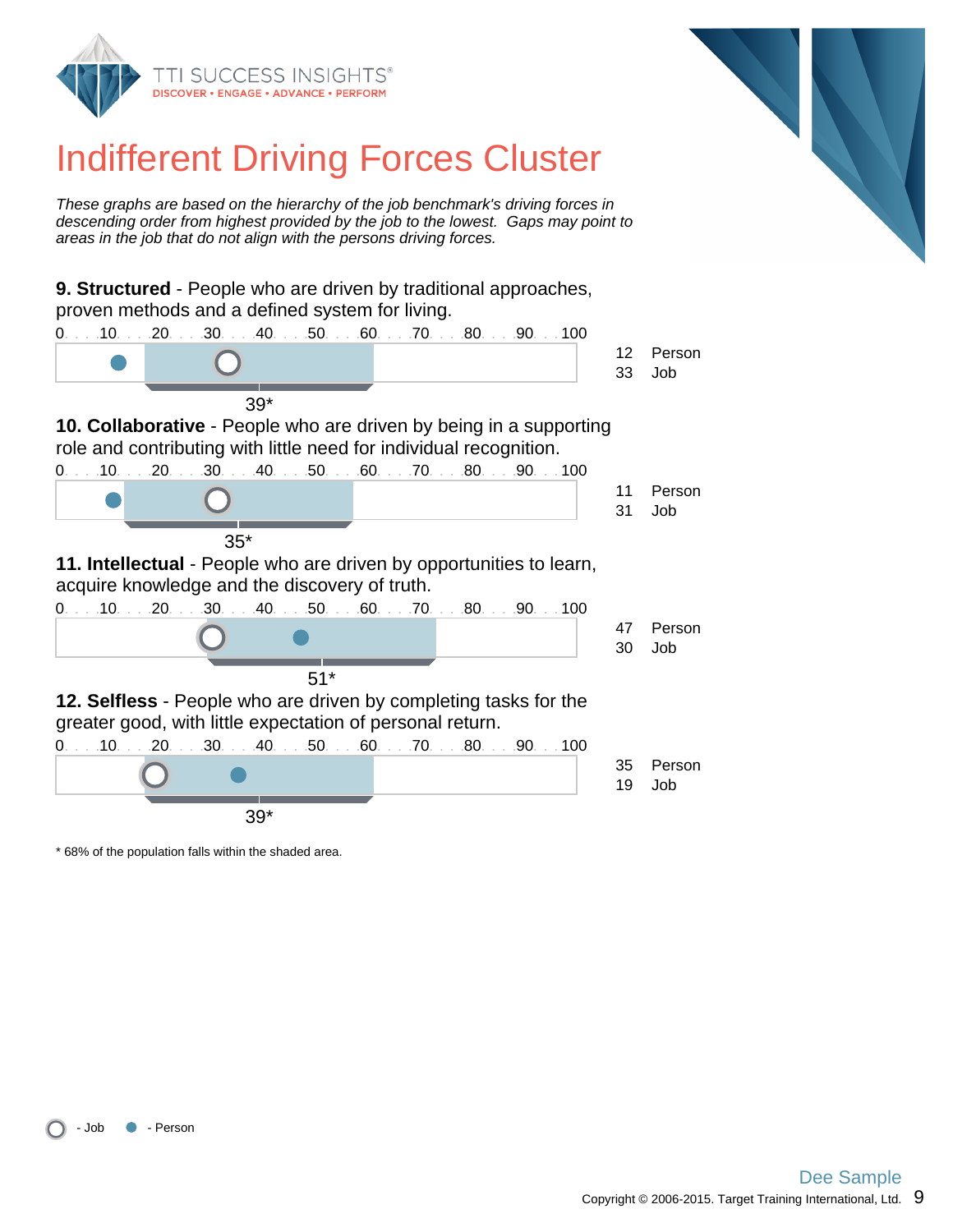

Behavioral Hierarchy

This section is designed to give a visual understanding of the behavioral traits demanded of the job and the natural behavioral style(s) of the individual(s). The graphs are in descending order from the highest rated behavioral traits required by the job to the lowest. In comparing the results in this section, it is important to note how gaps may indicate a level of stress that could be created when a person is forced to adapt behavior that is not his/her natural style.

**1. Frequent Interaction with Others** - The job will comfortably deal with multiple interruptions on a continual basis, always maintaining a friendly interface with others.



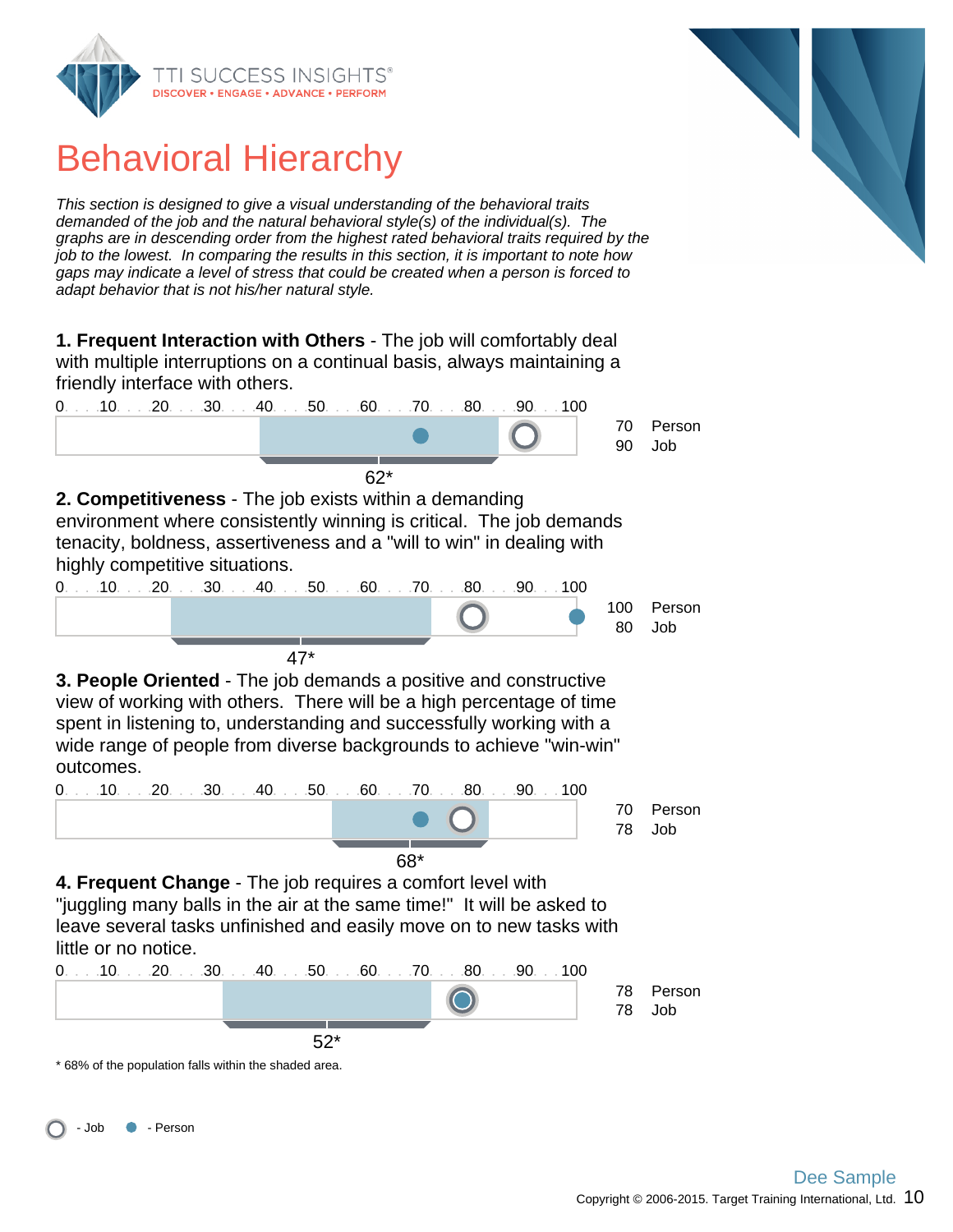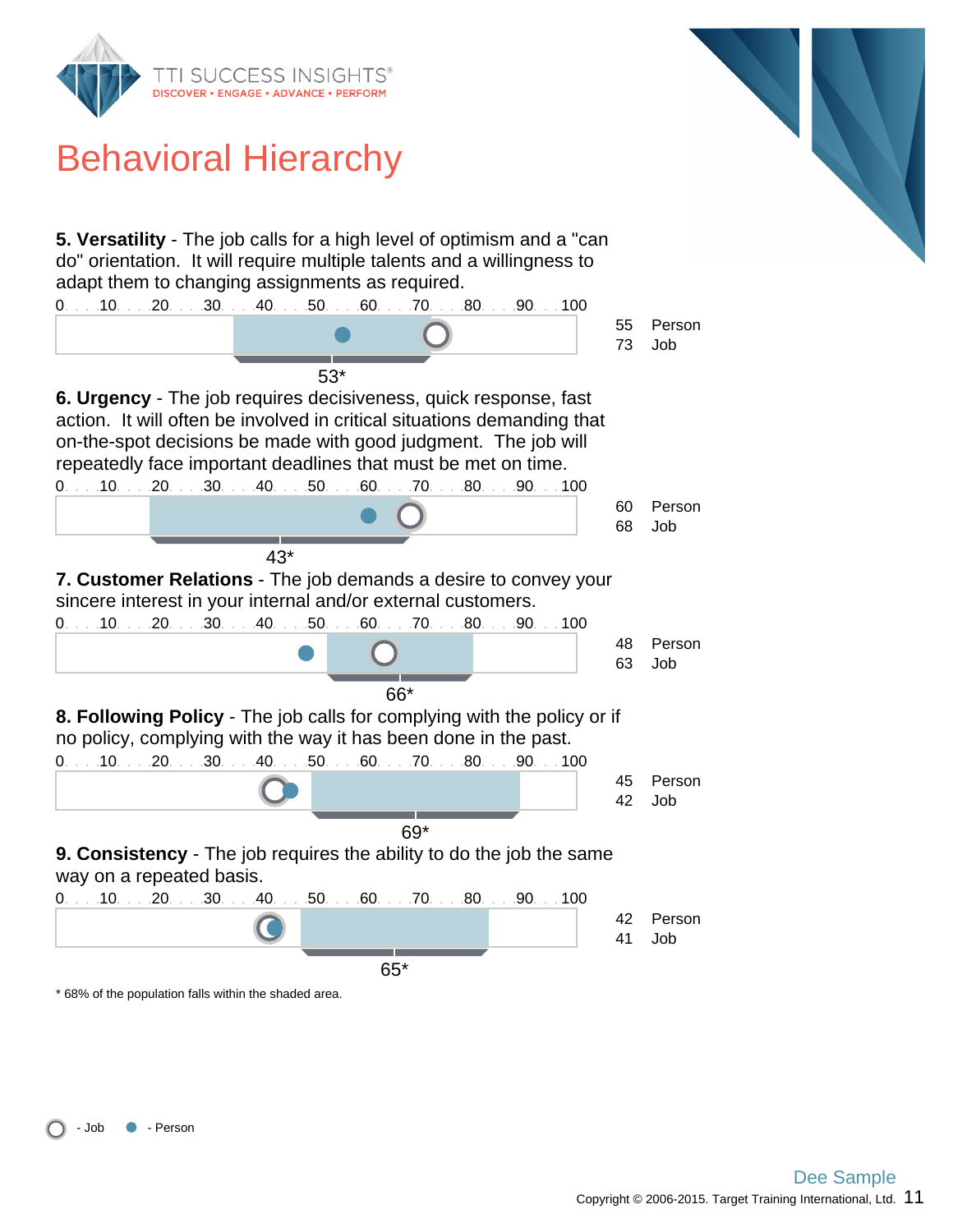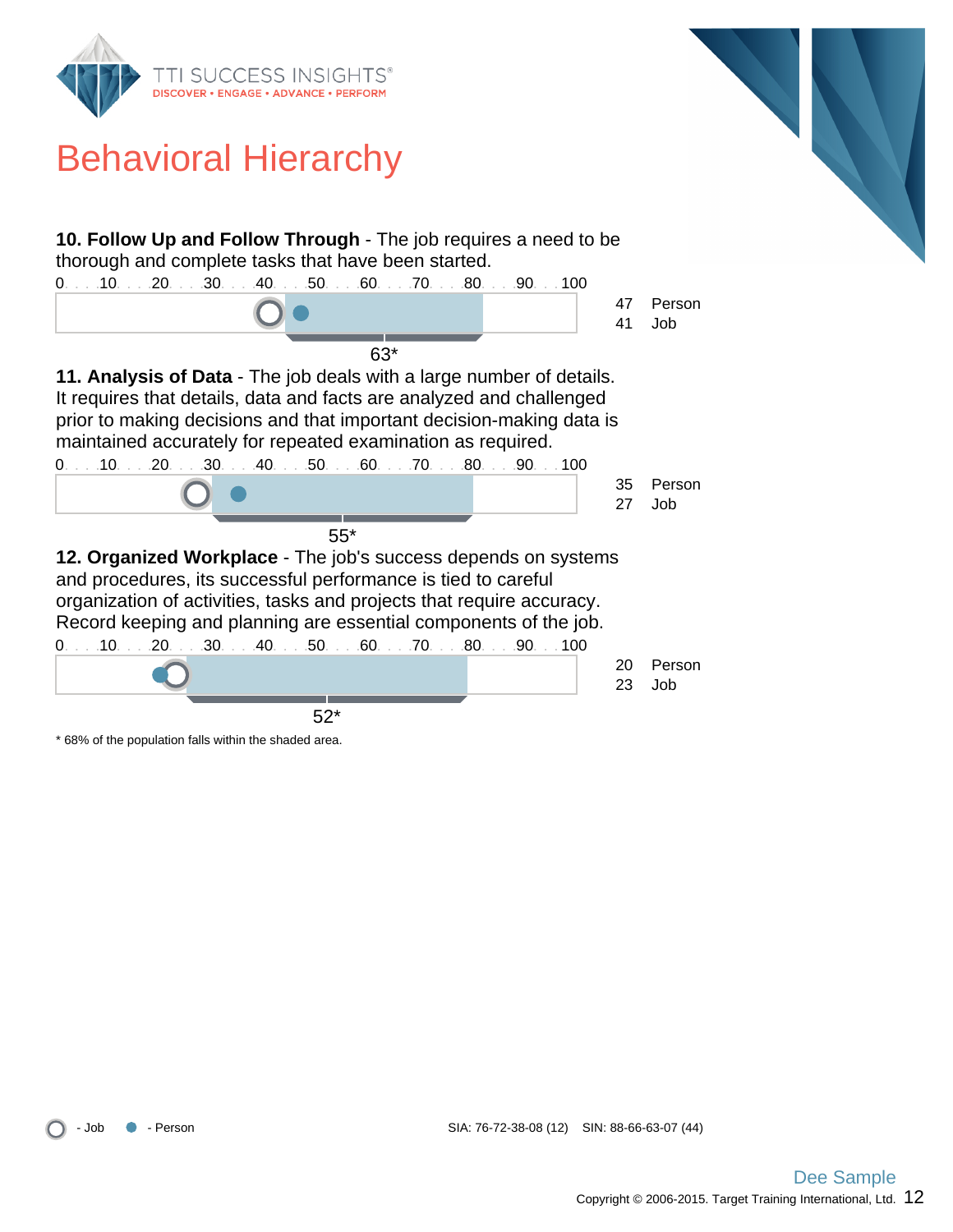

# Acumen Indicators

This section identifies the acumen needed for superior performance in this position. These scores are calculated based on the world view (blue) and self view (red) required by the job. Each factor has a clarity score from one to ten and a bias indicator ranging from undervalued, neutral or overvalued for each dimension.



71\*

\* 68% of the population falls within the shaded area.

- Job • Person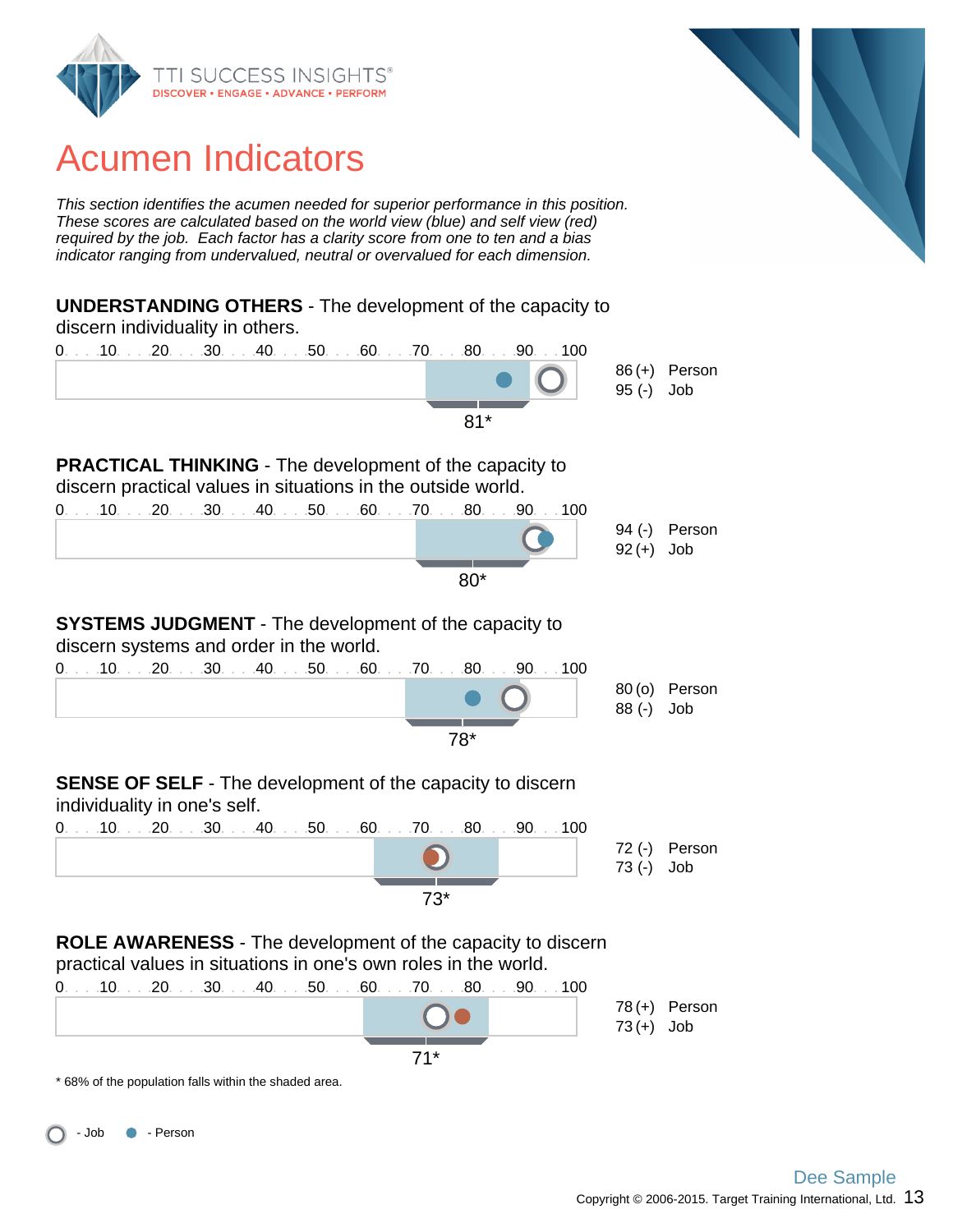

## Acumen Indicators

#### **SELF DIRECTION** - The development of the capacity to discern systems and order within oneself.



\* 68% of the population falls within the shaded area.



70(+) Person

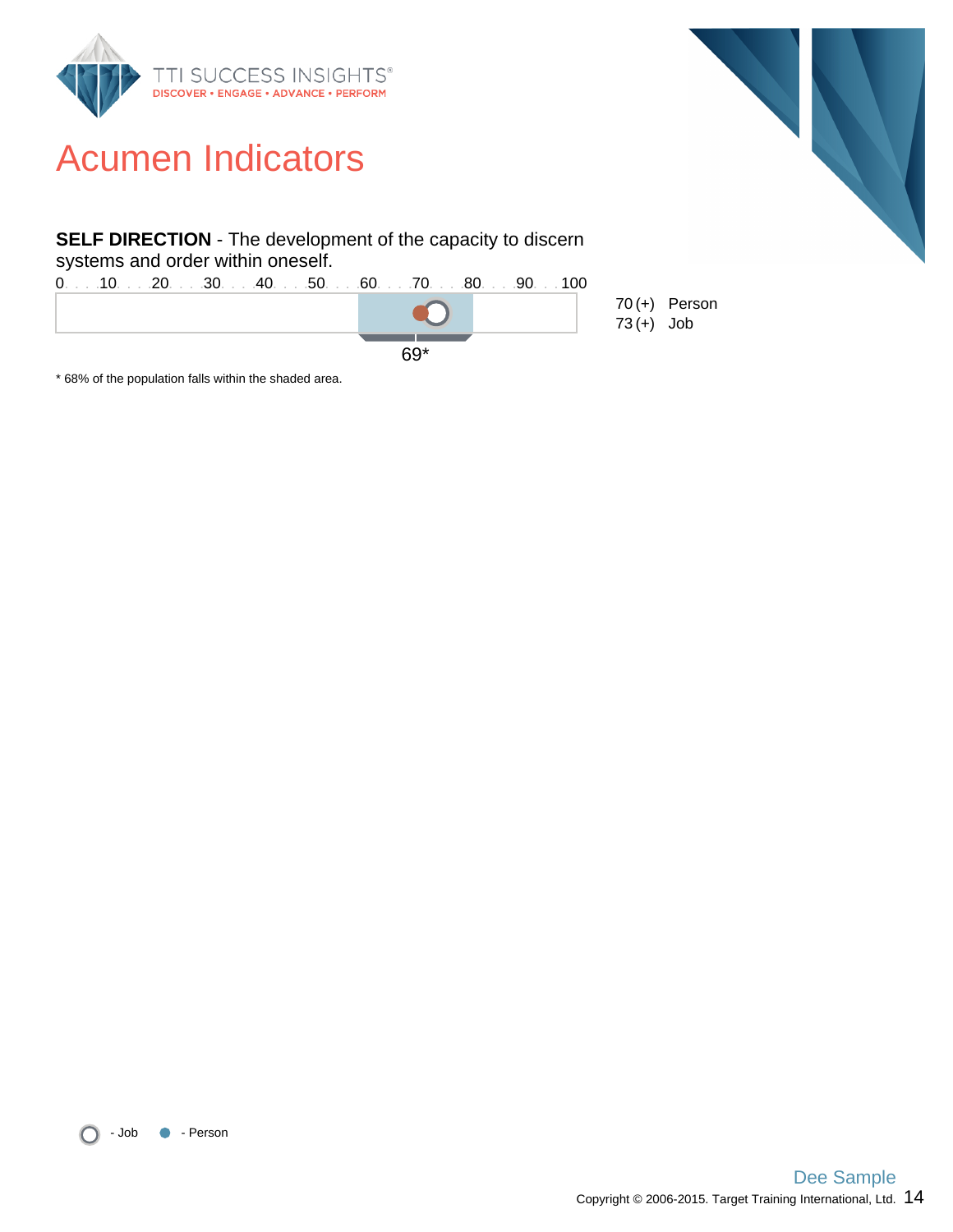

# Dimensional Balance

- Population mean
- Overvaluation
- O Neutral valuation
- Undervaluation





**Rev: 0.96-0.83**